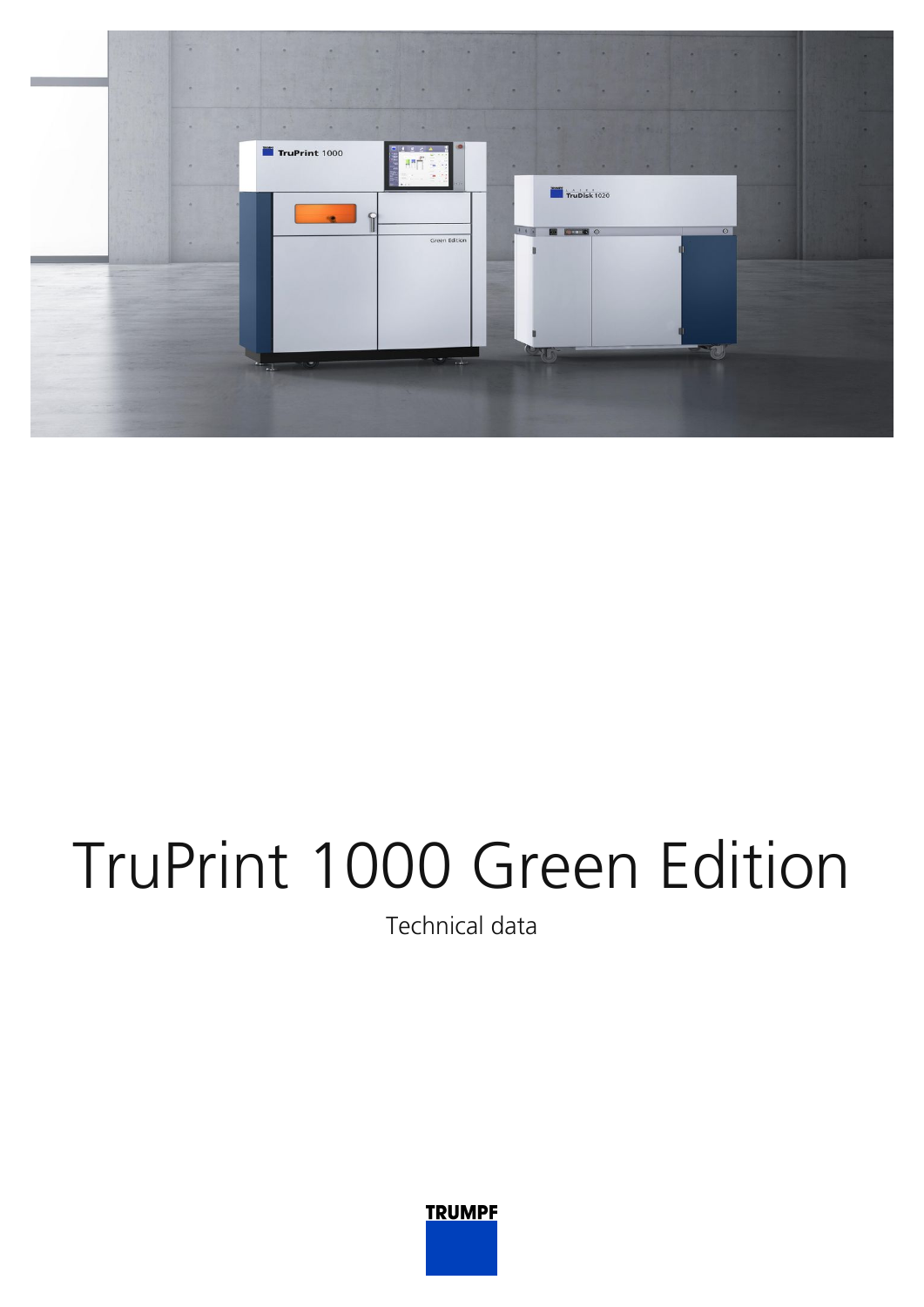## **TruPrint 1000 Green Edition**

| <b>BUILD VOLUME (CYLINDER)</b>                                      | Diameter 97 mm x 100 mm Height                                                                                                                                           |
|---------------------------------------------------------------------|--------------------------------------------------------------------------------------------------------------------------------------------------------------------------|
| <b>PROCESSABLE MATERIALS</b>                                        | Weldable metals in powder form, such as: copper,<br>copper alloys or precious metals. Current availability<br>of materials and their parameters available on<br>request. |
| <b>MAXIMUM LASER POWER AT THE WORKPIECE</b><br>(TRUMPF FIBER LASER) | 500 W                                                                                                                                                                    |
| <b>BEAM DIAMETER (STANDARD)</b>                                     | 200 µm                                                                                                                                                                   |
| <b>BUILD RATE</b>                                                   | Up to 25 cm <sup>3</sup> /h <sup>1</sup>                                                                                                                                 |
| <b>MINIMUM MEASURABLE OXYGEN LEVEL</b>                              | Down to 100 ppm (0.01%)                                                                                                                                                  |
| <b>CONNECTION AND CONSUMPTION</b>                                   |                                                                                                                                                                          |
| ELECTRICAL CONNECTION (VOLTAGE)                                     | TruPrint 1000: 230 V<br>TruDisk 1020: 400 V                                                                                                                              |
| ELECTRICAL CONNECTION (CURRENT INTENSITY)                           | TruPrint 1000: 7 A<br>TruDisk 1020: 32 A                                                                                                                                 |
| ELECTRICAL CONNECTION (FREQUENCY)                                   | TruPrint 1000: 50/60 Hz<br>TruDisk 1020: 50/60 Hz                                                                                                                        |
| SHIELDING GAS                                                       | Nitrogen, argon                                                                                                                                                          |
| <b>STRUCTURAL DESIGN</b>                                            |                                                                                                                                                                          |
| DIMENSIONS (W X H X D)                                              | TruPrint 1000: 1445 mm x 1680 mm x 730 mm<br>TruDisk 1020: 1340 mm x 1430 mm x 728 mm                                                                                    |
| WEIGHT (INCLUDING POWDER)                                           | TruPrint 1000: 650 kg<br>$T_{\text{min}}$ $D_{\text{min}}$ $1000$ , $F1F$ $L_{\text{min}}$                                                                               |

TruDisk 1020: 515 kg